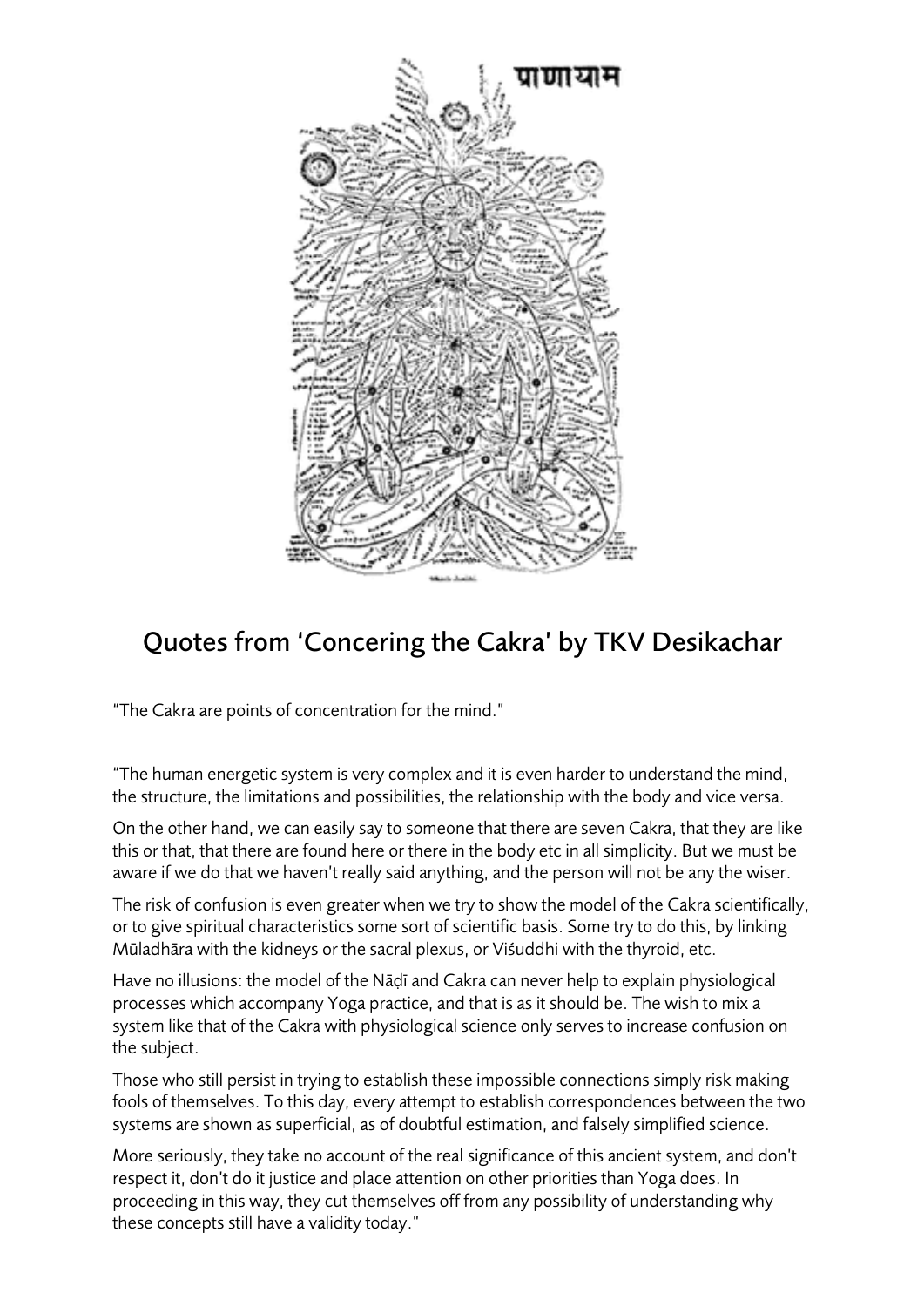"The human energetic system is very complex and it is even harder to understand the mind, the structure, the limitations and possibilities, the relationship with the body and vice versa.

On the other hand, we can easily say to someone that there are seven Cakra, that they are like this or that, that there are found here or there in the body etc in all simplicity. But we must be aware if we do that we haven't really said anything, and the person will not be any the wiser.

The risk of confusion is even greater when we try to show the model of the Cakra scientifically, or to give spiritual characteristics some sort of scientific basis. Some try to do this, by linking Mūladhāra with the kidneys or the sacral plexus, or Viśuddhi with the thyroid, etc.

Have no illusions: the model of the Nāḍī and Cakra can never help to explain physiological processes which accompany Yoga practice, and that is as it should be. The wish to mix a system like that of the Cakra with physiological science only serves to increase confusion on the subject.

Those who still persist in trying to establish these impossible connections simply risk making fools of themselves. To this day, every attempt to establish correspondences between the two systems are shown as superficial, as of doubtful estimation, and falsely simplified science.

More seriously, they take no account of the real significance of this ancient system, and don't respect it, don't do it justice and place attention on other priorities than Yoga does. In proceeding in this way, they cut themselves off from any possibility of understanding why these concepts still have a validity today."

"Each time we wish to understand a system whatever it is, we need a structure. What applies to modern science already applied to the ancient yogic sages when they were concerning themselves with the human system.

The method of the ancients was to reflect, to meditate and to attempt to find clear replies to their questions. They tried to give a form to what they wanted to understand, corresponding to what they already understood. In this way of proceeding, they did not differ from the sages of the ancient medical science of ayurveda who also tried to understand the human organism in a particular way, nor from the doctor philosophers of ancient China.

Later, modern science, and Western science, have sought in their turn a method of classifying the human organism and have worked out their own way of presenting this.

Amongst the innumerable ideas developed by the yogis around the human system, some have become the foundation of all the other considerations. So the opinion that all aspects of our lives are supported by a particular energy was widespread among the sages; they called this life force 'Prāṇa'.

Whilst Prāṇa circulates in us, we live, and when it goes, we die. Prāṇa is responsible for different functions in the body. Prāṇa expresses itself in everything that concerns life. there is an important question to be answered. How does Prāṇa penetrate the different areas of the body?"

"Bhāvana means that I create for myself a place, an idea, an image, a vision and I direct my attention towards it."

"A Bhāvana doesn't depend on the reality of what I fix upon. I can direct my Bhāvana to a real sensation, such as the contact between my feet and the ground, for instance. But I could easily imagine myself in good health, when in reality I am ill."